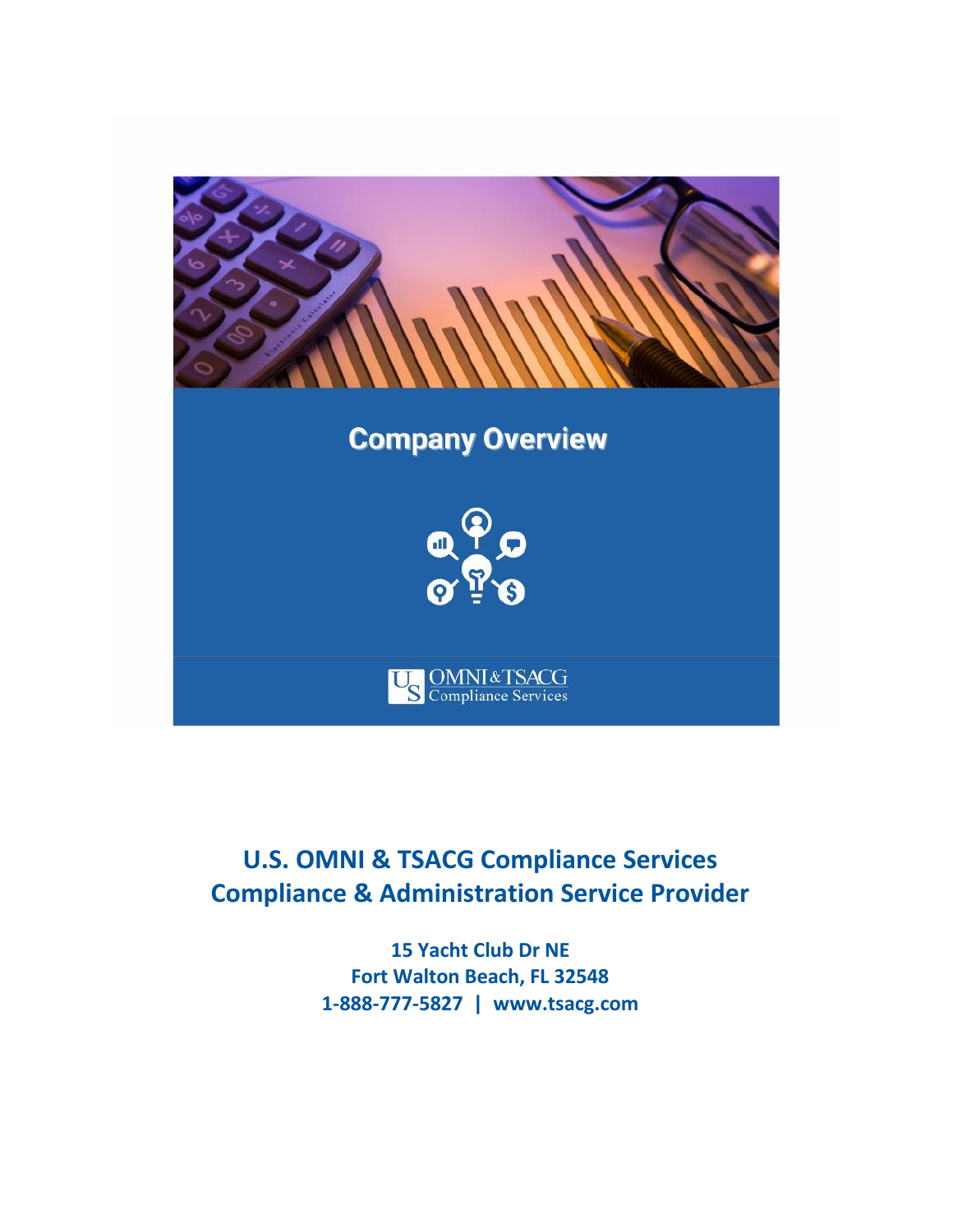# **Company Overview**

**USOTCS is an independent, fee-based provider of IRS retirement plan compliance administration services to public education employers. USOTCS does not market or sell investment products and is not affiliated with any provider of 403(b)/457(b) investments. USOTCS developed its servicesto encompass a comprehensive list of compliance components for plan types common to governmental employers including 401(a), 401(k), Traditional and Roth 403(b)/403(b)(7), and 457(b) Deferred Compensation Plans. Standard deliverables also include employee educational materials and ongoing consulting services to enhance existing plans and assist in the implementation of new plans.** 

**Specific services outlined in USOTCS' standard contract and included in this proposal are as follows:**

- **Onsite IRS audit assistance**
- **Comprehensive Plan evaluation and reporting**
- **Provider evaluations and service agreements**
- **IRS Pre-Approved Volume Submitter Plan Document**
- **Continuous aggregation of Plan level data with demographic files**
- **Online Plan Distribution Service available 24/7\***
- **Toll-free Bilingual customer services call center**
- **Secure online remittance services through EPARS<sup>®\*\*</sup>**
- **Investment Provider Service\*\*\***
- **Contribution monitoring with corrective assistance for prior years**
- **QuickENROLL simplified enrollment\*\*\*\***
- **Employee educational materials (Universal Availability)**
- **Financial Wellness Center\*\*\*\*\***
- **Plan compliant forms and documents customized to each plan sponsor**

# **\*Online Plan Distribution Service**

**USOTCS maintains an advanced Web-based Online Distribution System for use by Plan Sponsors and participants. The system provides the opportunity for employees to obtain an immediate Certificate of Approval. The system is available 24 hours a day, seven days a week. Reports are available to authorized district staff to view aggregate data on all plans hosted provided to employees. In addition, USOTCS team members are available to assist with transactions for participants unable to access the Online Distribution System.**

# **\*\*EPARS® Remittance System**

**The Electronic Process for Automated Remittance Services, or "EPARS," allows the Plan Sponsor to combine multiple provider remittances into one deposit via electronic funds transfer and transmit remittance data utilizing a secure Web-based application. The Plan Sponsor maintains full control of remittance funds and significantly reduces administrative tasks and errors during the process. EPARS allows contribution remittances to be deposited within 24 hours while offering the maximum protection possible for private participant information.** 

# **\*\*\*Investment Provider Remittance Services**

**USOTCS remits funds daily to investment providers to ensure participants receive maximum opportunity for their voluntary retirement plan contributions. Less than daily remittances amount to weeks of lost opportunity for employee contributions on an annual basis.** 

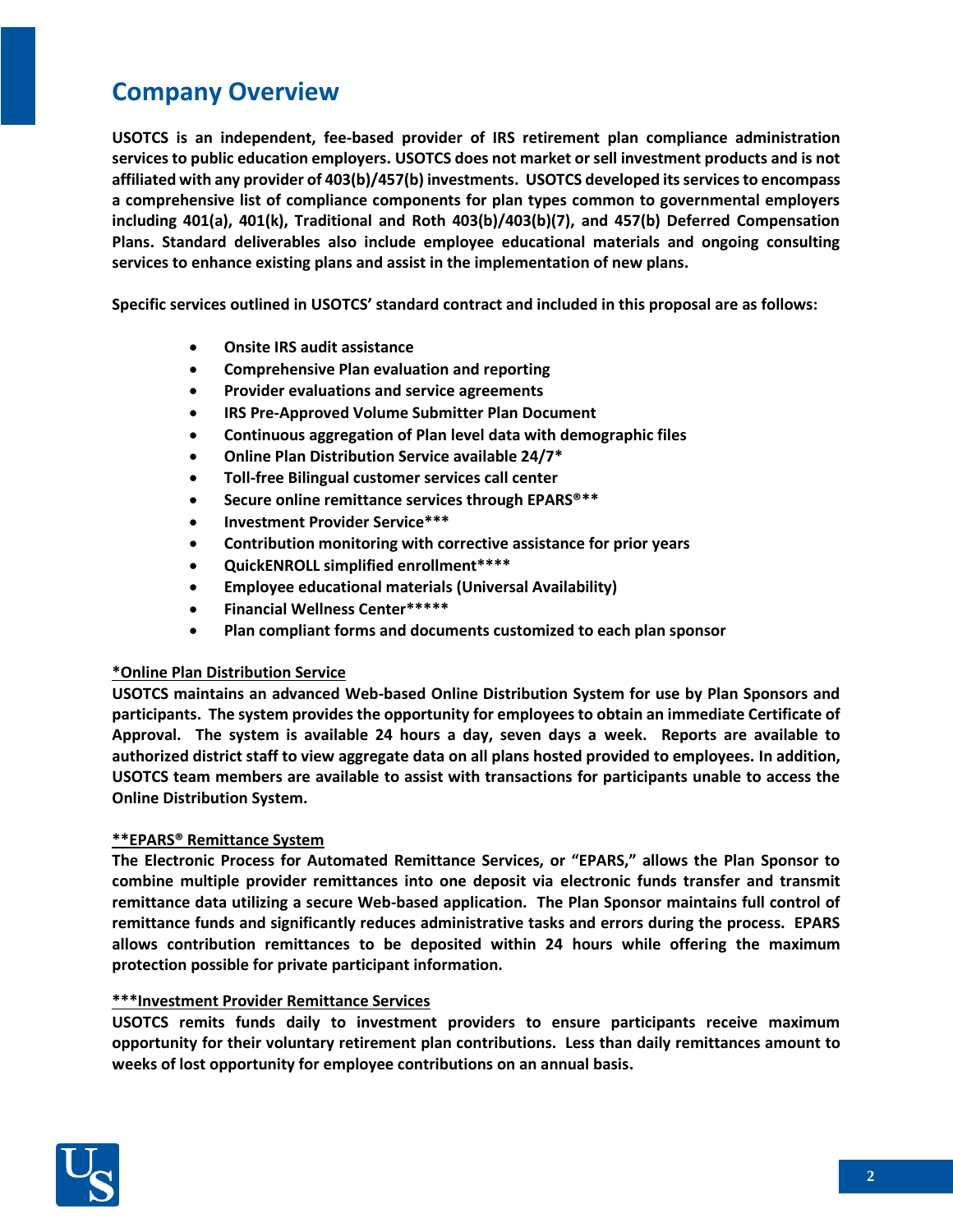#### **\*\*\*\*QuickENROLL**

**To simplify the enrollment process, we offer our proprietary QuickENROLL platform. QuickENROLL provides a single location for employees to select and enroll with the various investment providers in the Plan. QuickENROLL is widely accepted with investment providers around the country as it allows employees to begin the process of saving towards retirement and then meet with a financial representative in person or virtually.** 

#### **\*\*\*\*\*Financial Wellness Center**

**USOTCS also provides a robust Financial Wellness Center (FWC). The website contains modules that allow participants to watch any of the videos, read educational articles, or utilize planning calculators curated for the specific needs of educators. Center resources can be accessed 24/7 on our website, and additional videos are available through our employee education portal. By housing the videos online, it eliminates the cumbersome need for the plan sponsor to store and distribute financial wellness materials.**



**Financial Wellness Center – [https://usrbpfinancialwellness.com](https://usrbpfinancialwellness.com/)**

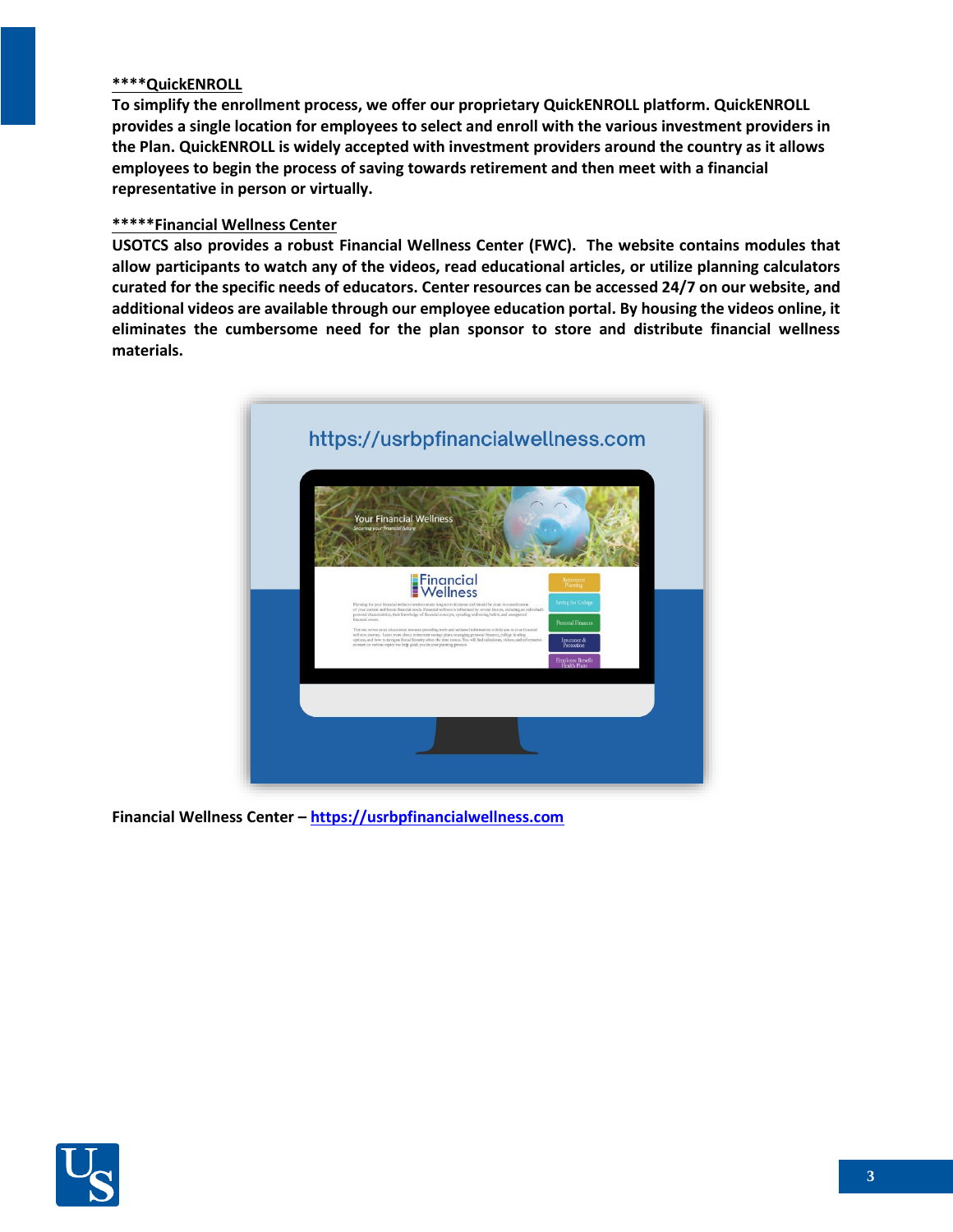# **Recordkeeping and Provider Re-evaluations**

**USOTCS continues to build upon the substantial advancement it has made with respect to program standardization to address the IRS requirements placed on clients. USOTCS has developed a streamlined and centralized recordkeeping system critical to compliance with the IRS regulations, and USOTCS continues to re-evaluate all present 403(b)/457(b) providers to verify compliance capabilities.** 

#### **Clientele**

**USOTCS is the nation's largest independent TPA and is contracted to provide its Total Plan Administration® program to over 5,500 employers in 48 states nationwide representing over 7,500 plans, 3.2 million participants, and over \$100 billion in assets under care. It should be noted that 8 of the top 10 school districts in the U.S. are clients of our firm.**

#### **Professional Associations**

**The principals of USOTCS are actively involved in the primary industry professional organizations for 403(b) and 457(b) retirement plans. Members of these organizations include prominent industry legal and tax counsel, plan administration firms, investment product providers, and representatives from the Internal Revenue Department and the Department of Labor. The work of these organizations is influential in the drafting of legislation applicable to retirement plans and in the subsequent policy, regulation and procedures affecting plan sponsors (employers) and participants.**

- **American Retirement Association (ARA) – The American Retirement Association has a long and storied reputation that dates back to its founding in 1966 as the American Society of Pension Actuaries. Today its 25,700+ members and five premier retirement industry associations include every type of pension professional – from business owners, actuaries, consultants and administrators, to insurance professionals, financial advisors, accountants, attorneys and human resource managers. While American Retirement Association members come from all corners of the country, representing every part of the industry, they are all united by their belief in and commitment to the private pension system.**
- **American Society of Pension Professionals and Actuaries (ASPPA) – ASPPA is the premier national organization for career retirement plan professionals. The membership is comprised of the many disciplines supporting retirement income management and benefits policy. Members are part of the diversified, technical, and highly regulated benefits industry. ASPPA represents the most committed individuals of the profession—those who have made a career of retirement plan and pension policy work.**
- **National Tax-Deferred Saving Association (NTSA) – The NTSA is the nation's only independent, nonprofit association dedicated to the 403(b) and 457 marketplaces. The NTSA was formed in 1989 and has grown to include practitioners, agencies, corporate, and employer members. The NTSA's mission is to provide high-quality related education, technical support, information resources, and networking forums for all professionals involved in the 403(b) and 457 marketplaces.**
- **The SPARK Institute – The SPARK Institute is the leading voice in Washington for the retirement plan services industry. The Institute has become a key industry resource in Washington since 1987 by developing and promoting practical and balanced solutions on critical issues that impact plan sponsors, participants, and service providers. Membership is comprised of senior executives and expert practitioners from the banking, insurance, mutual fund, investment advisor, third party administration, and benefit consulting industries. Collectively, our members serve over 95% of the more than 82 million U.S. defined contribution participants.**